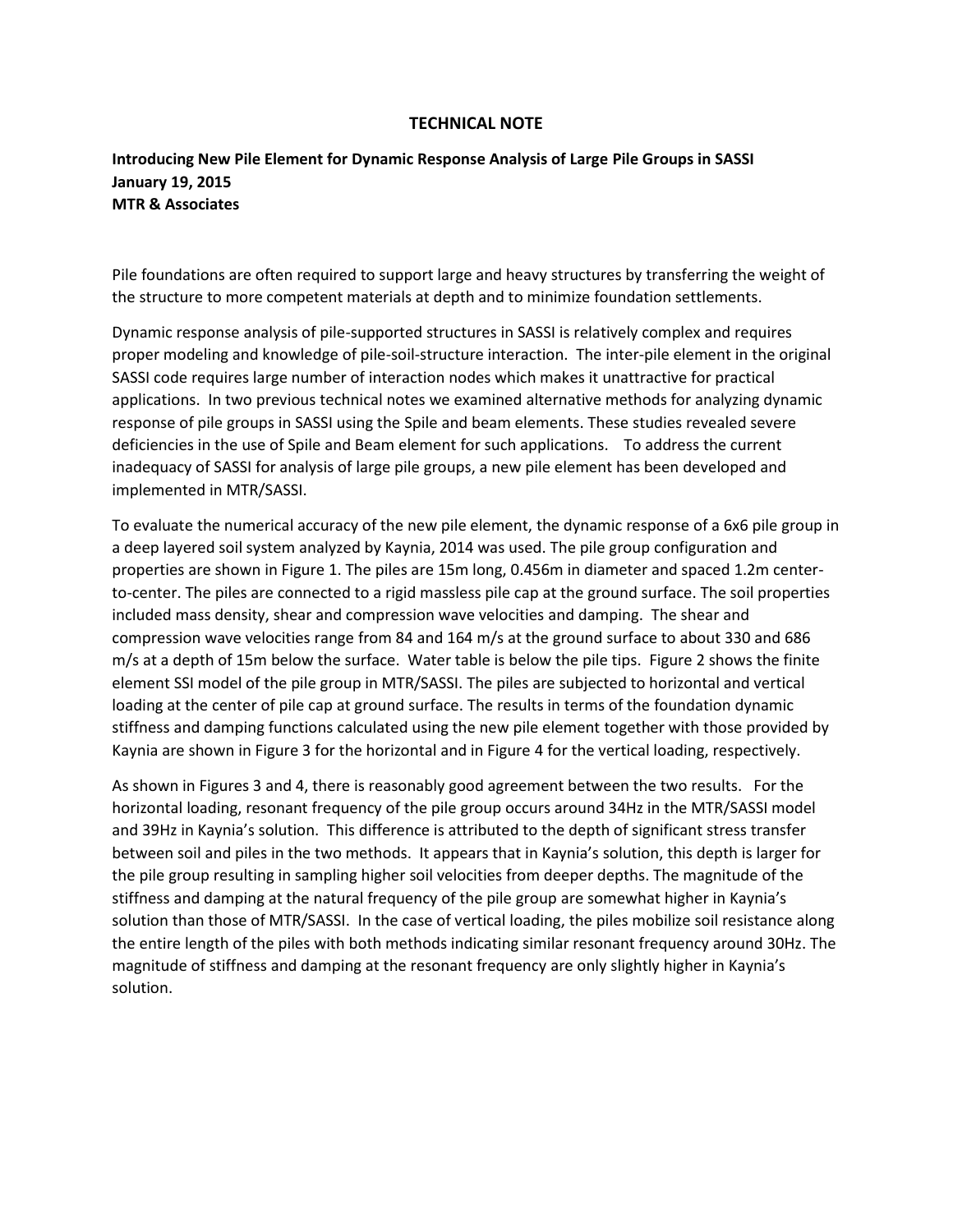

**Figure 1 - Pile Group Configuration and Properties**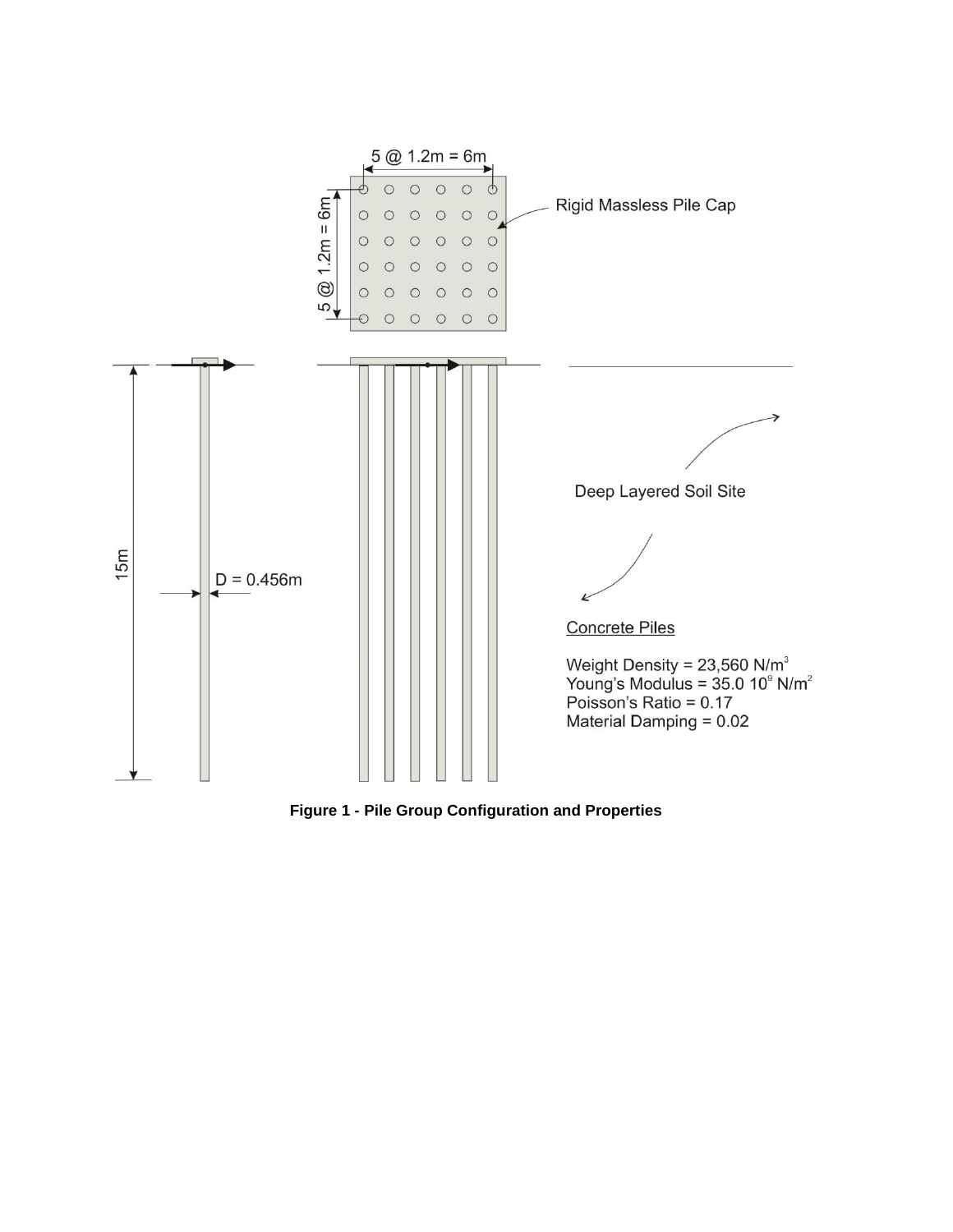

**Figure 2 – MTR/SASSI Pile Group Finite Element SSI Model**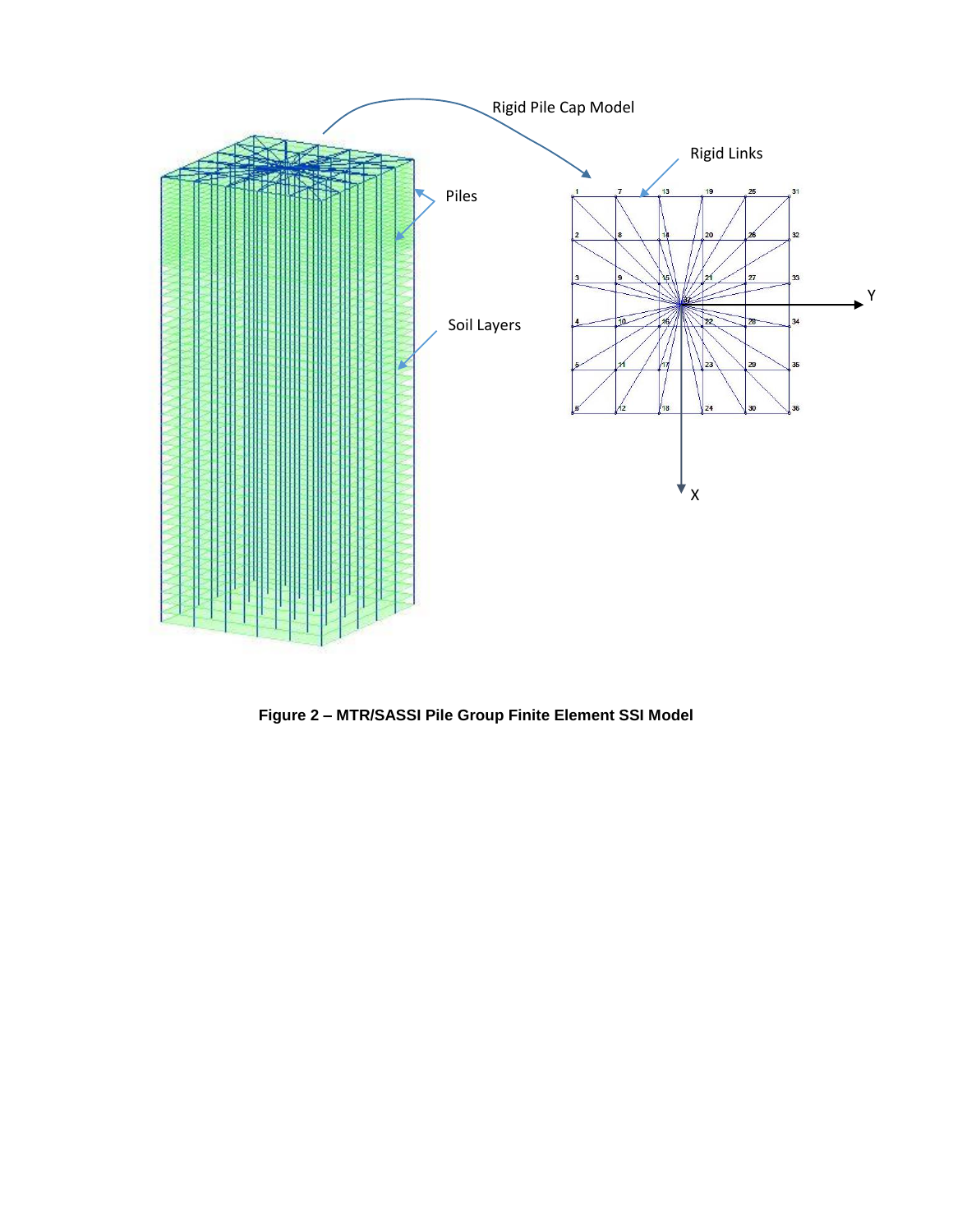

**Figure 3 - Horizontal Impedance of 6x6 Floating Pile Group in Deep Layered Soil**